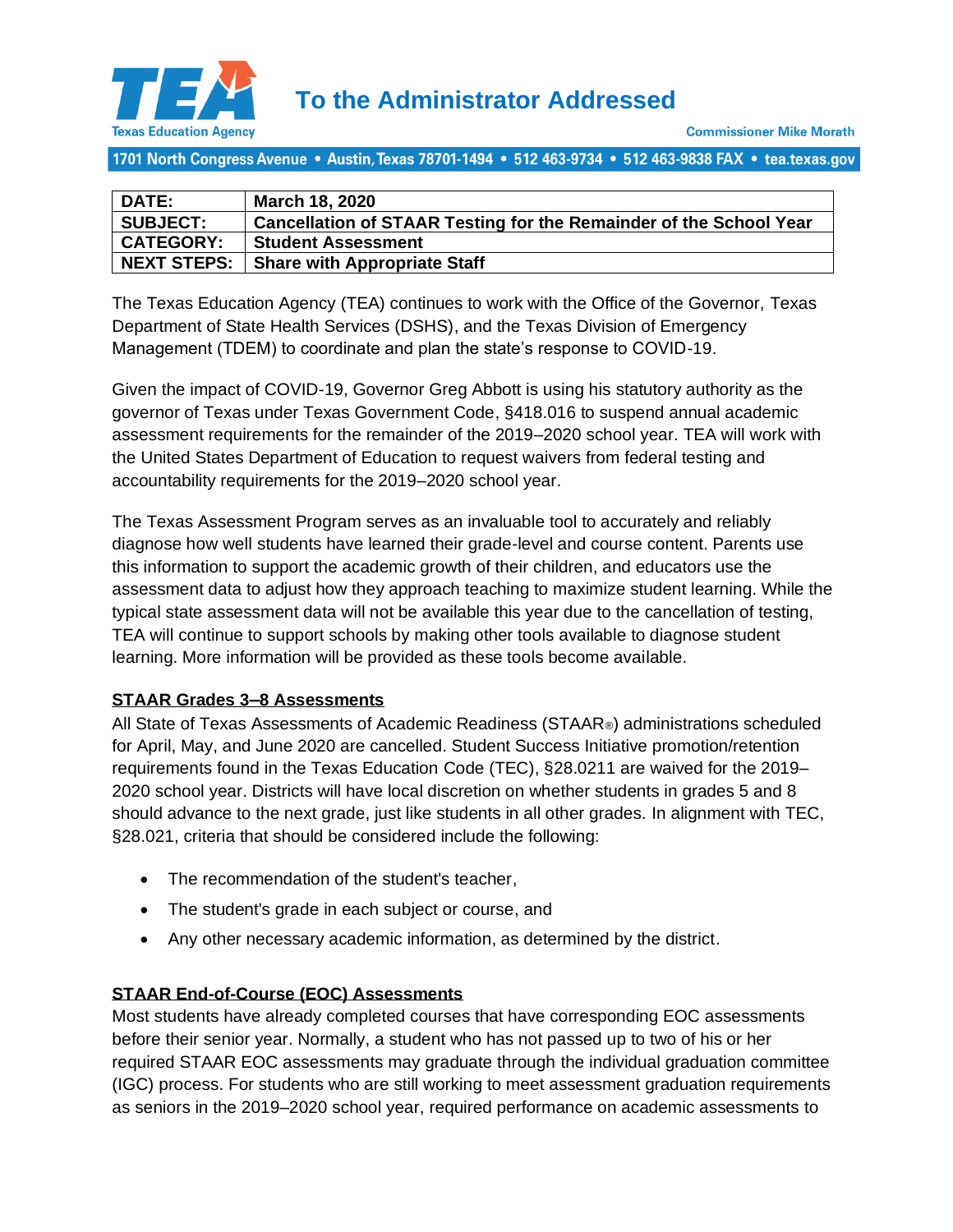graduate under TEC, §28.025(c) and §39.025(a) are being waived for spring 2020. Effectively, this means that current seniors may graduate through the IGC process regardless of the number of EOC assessments they still need to pass.

Districts will need to determine if a student has met all other graduation requirements under TEC, §28.025(c), including successfully completing curriculum requirements or successfully completing an individualized education program.

In waiving the required performance on academic assessments under TEC, §28.025(c) and §39.025(a) for spring 2020, the following applies:

- If a student is on schedule to complete instruction in the entire curriculum in spring 2020 for a course that has a corresponding STAAR EOC assessment, the student is not required to pass that specific test to fulfill graduation requirements.
- If a student is on schedule to complete graduation requirements in spring 2020 but does not have the opportunity to retake a STAAR EOC assessment prior to graduation, the student is not required to pass that specific test to fulfill graduation requirements but will need to complete the IGC process.

For students graduating in future years but taking one of the five courses with a corresponding STAAR EOC assessment this year, those students will not be responsible for meeting that EOC assessment graduation requirement if they earn course credit this year.

# **STAAR Alternate 2**

The STAAR Alternate 2 administration window required under TEC, §39.023(b) and scheduled for March 30 through April 21, 2020 is cancelled. For all students receiving special education services, the admission, review, and dismissal committee will continue to make educational decisions, including decisions related to required performance on academic assessments.

# **TELPAS and TELPAS Alternate**

The Texas English Language Proficiency Assessment System (TELPAS) and TELPAS Alternate administration windows are currently open and are being extended to remain open through May 29, 2020, for a district to complete optionally if it chooses. Scoring data will be provided for each TELPAS domain a student completes. TEA is looking at exit criteria for English learners to determine what adjustments may be made this year for this determination. These discussions are ongoing, and more information will be provided as it develops.

## **STAAR Interim Assessments**

The second testing window for the **STAAR Interim Assessments** is currently open and will continue to be open through May 29, 2020, for districts to use as a resource to monitor student progress. As a reminder, the interim assessments are available at no cost to districts and charter schools, and they are not tied to accountability.